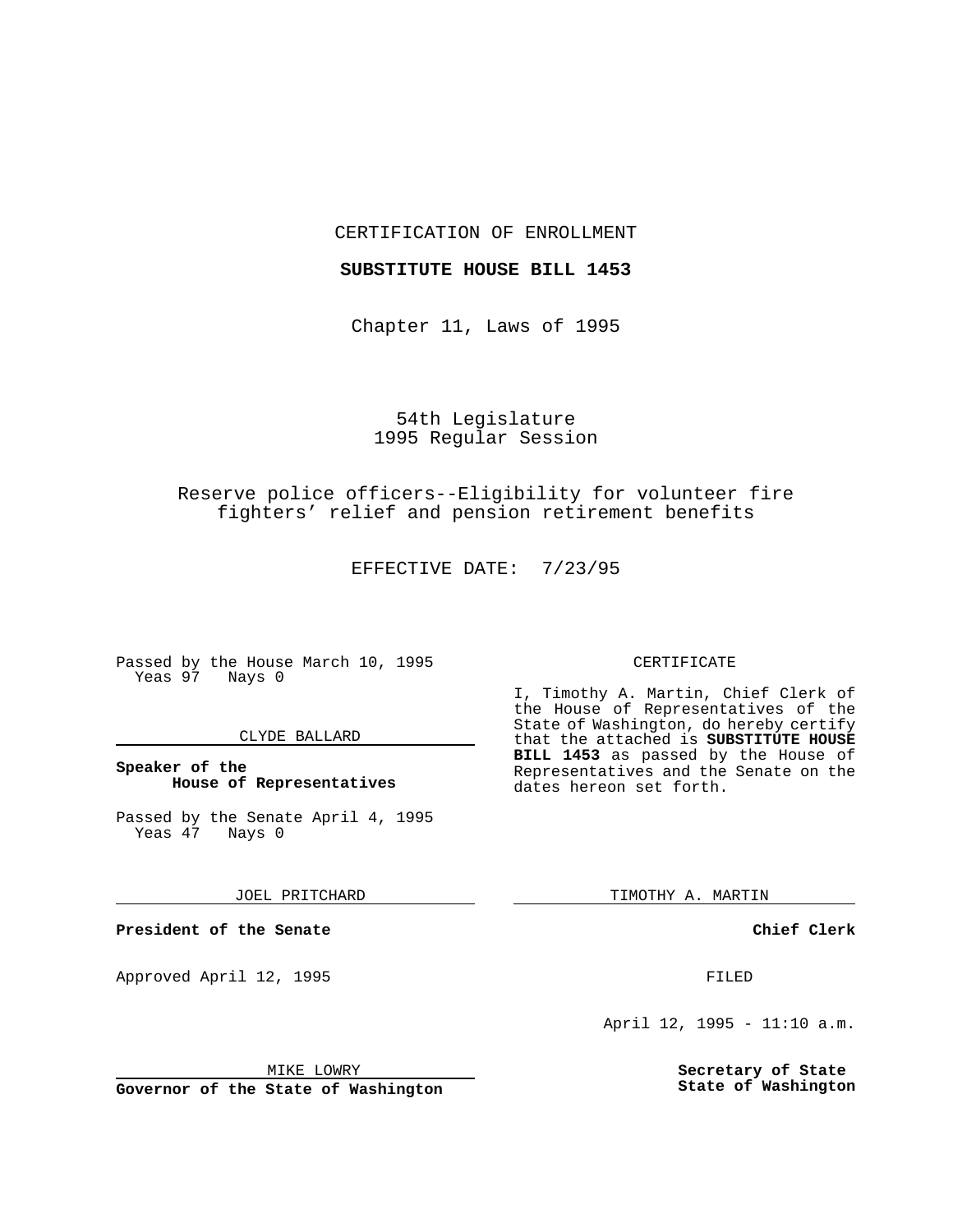# **SUBSTITUTE HOUSE BILL 1453** \_\_\_\_\_\_\_\_\_\_\_\_\_\_\_\_\_\_\_\_\_\_\_\_\_\_\_\_\_\_\_\_\_\_\_\_\_\_\_\_\_\_\_\_\_\_\_

\_\_\_\_\_\_\_\_\_\_\_\_\_\_\_\_\_\_\_\_\_\_\_\_\_\_\_\_\_\_\_\_\_\_\_\_\_\_\_\_\_\_\_\_\_\_\_

Passed Legislature - 1995 Regular Session

## **State of Washington 54th Legislature 1995 Regular Session**

**By** House Committee on Appropriations (originally sponsored by Representatives Foreman, Ogden, Chappell, Costa, Dickerson, Schoesler, Stevens and Radcliff)

Read first time 03/06/95.

 AN ACT Relating to reserve officers' retirement; amending RCW 41.24.010, 41.24.030, 41.24.040, 41.24.170, 41.24.172, 41.24.190, and 41.24.200; reenacting and amending RCW 41.24.240; and adding new sections to chapter 41.24 RCW.

5 BE IT ENACTED BY THE LEGISLATURE OF THE STATE OF WASHINGTON:

6 **Sec. 1.** RCW 41.24.010 and 1993 c 331 s 1 are each amended to read 7 as follows:

8 As used in this chapter:

9 "Municipal corporation" or "municipality" includes any county, city 10  $((\sigma \cdot r)_+$  town or combination thereof, fire protection district, local 11 law enforcement agency, or any water, irrigation, or other district, 12 authorized by law to afford emergency medical services or protection to 13 life and property within its boundaries ((from fire)).

 "Fire department" means any regularly organized fire department or emergency medical service district consisting wholly of volunteer fire fighters, or any part-paid and part-volunteer fire department duly organized and maintained by any municipality: PROVIDED, That any such municipality wherein a part-paid fire department is maintained may by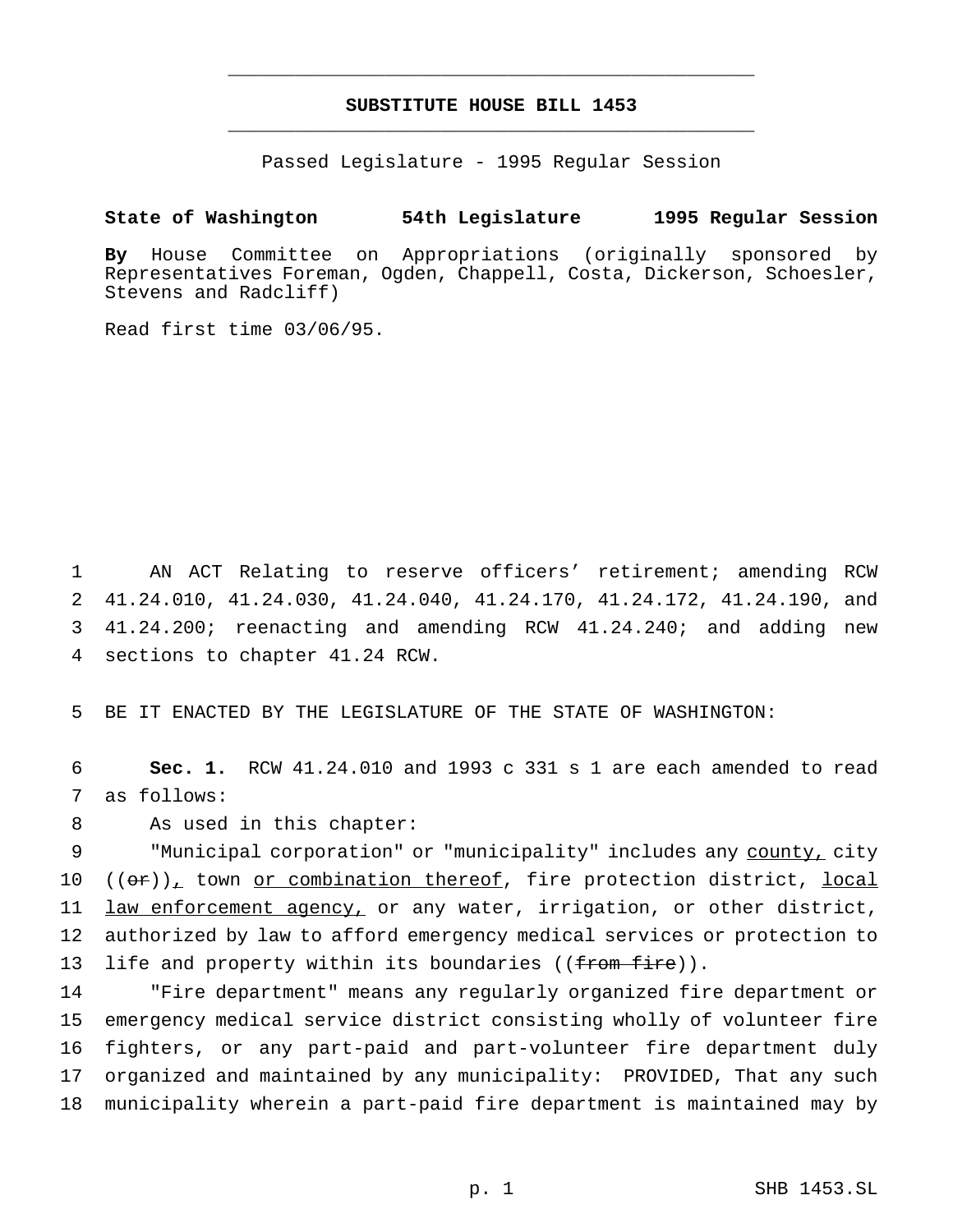appropriate legislation permit the full-paid members of its department to come under the provisions of chapter 41.16 RCW.

 "Fire fighter" includes any fire fighter or emergency worker who is a member of any fire department of any municipality but shall not include full time, paid fire fighters who are members of the Washington law enforcement officers' and fire fighters' retirement system, with respect to periods of service rendered in such capacity.

 "Emergency worker" means any emergency medical service personnel, regulated by chapters 18.71 and 18.73 RCW, who is a member of an emergency medical service district but shall not include full-time, paid emergency medical service personnel who are members of the Washington public employees' retirement system, with respect to periods of service rendered in such capacity.

 "Performance of duty" shall be construed to mean and include any work in and about company quarters or any fire station or any other place under the direction or general orders of the chief or other 17 officer having authority to order such member to perform such work; responding to, working at, or returning from an alarm of fire; drill; or any work performed of an emergency nature in accordance with the rules and regulations of the fire department.

21 The State board" means the state board for volunteer fire fighters and 22 reserve officers created herein.

 "Board of trustees" means a board of trustees created under RCW 41.24.060 or, for matters affecting an emergency worker, an emergency medical service district board of trustees created under RCW 41.24.330.

 "Appropriate legislation" means an ordinance when an ordinance is the means of legislating by any municipality, and resolution in all other cases.

29 The The The Same as defined by the Washington state criminal justice training commission under chapter 43.101 RCW.

31 Tharticipant" means any fire fighter, emergency worker, or reserve 32 officer who is or may become eligible to receive a benefit of any type 33 under the retirement provisions of this chapter, or whose beneficiary 34 may be eligible to receive any such benefit.

 NEW SECTION. **Sec. 2.** (1) Except as provided in subsection (2) of this section, any municipality may make provision by appropriate legislation and payment of fees required by RCW 41.24.030(1)(d) solely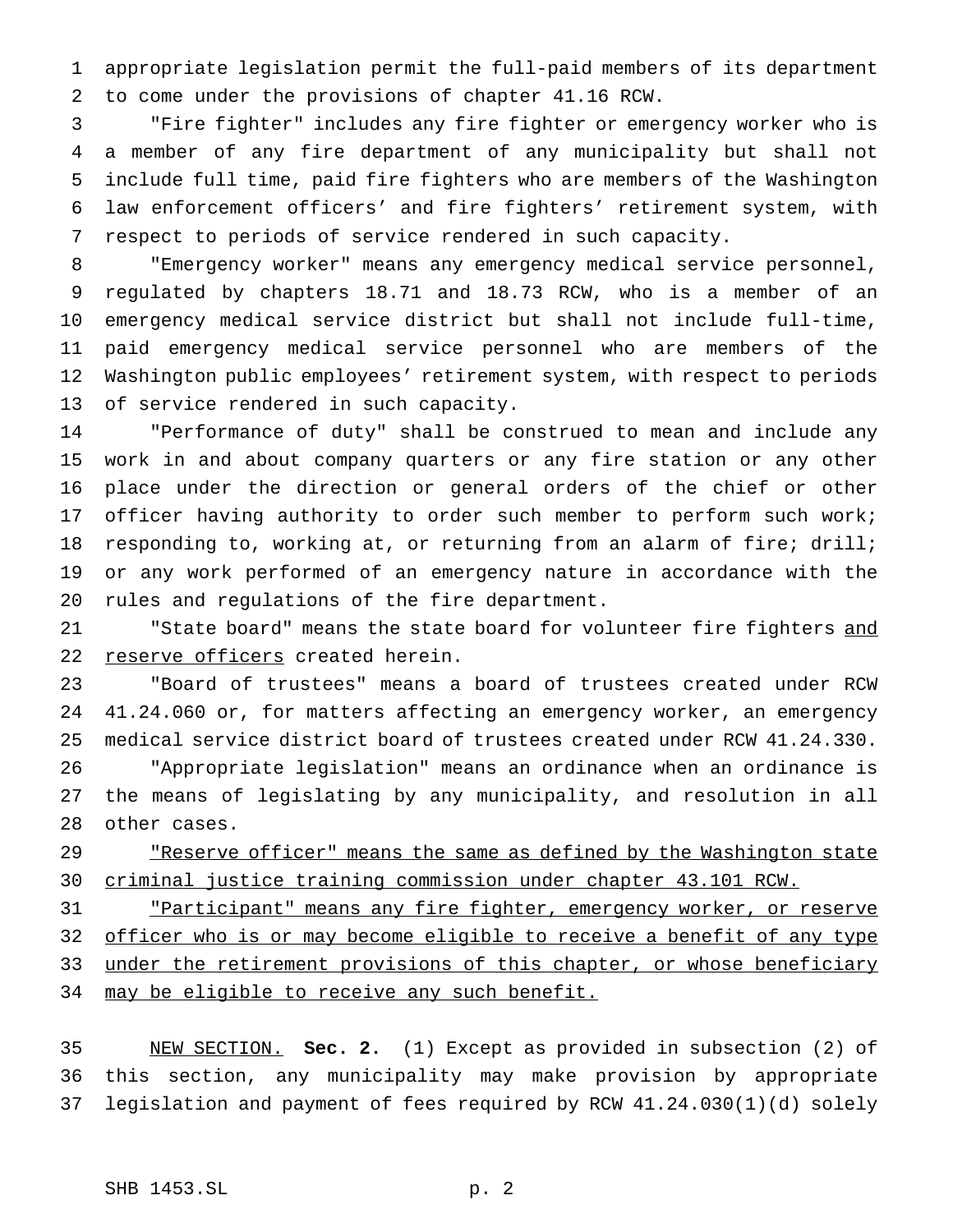for the purpose of enabling any reserve officer to enroll under the retirement provisions of this chapter.

 (2) A reserve officer is not eligible to receive a benefit under the retirement provisions of this chapter for service under chapter 41.26, 41.32, or 41.40 RCW.

 (3) Every municipality shall make provisions for the collection and payment of the fees required under this chapter, and shall continue to make provisions for all reserve officers who come under this chapter as long as they continue to be employed as reserve officers.

 (4) A reserve officer is not eligible to receive a benefit under the relief and compensation provisions of this chapter.

 **Sec. 3.** RCW 41.24.030 and 1992 c 97 s 1 are each amended to read as follows:

 (1) There is created in the state treasury a trust fund for the 15 benefit of the ((fire fighters of the state)) participants covered by this chapter, which shall be designated the volunteer fire fighters' relief and pension principal fund and shall consist of:

 (a) All bequests, fees, gifts, emoluments, or donations given or paid to the fund.

 (b) An annual fee for each member of its fire department to be paid by each municipal corporation for the purpose of affording the members of its fire department with protection from death or disability as provided in this chapter as follows:

 (i) Ten dollars for each volunteer or part-paid member of its fire department;

 (ii) A sum equal to one and one-half of one percent of the annual salary attached to the rank of each full-paid member of its fire department, prorated for 1970 on the basis of services prior to March 1, 1970.

 (c) Where a municipal corporation has elected to make available to the members of its fire department the retirement provisions as provided in this chapter, an annual fee of sixty dollars for each of its fire fighters electing to enroll therein, thirty dollars of which shall be paid by the municipality and thirty dollars of which shall be paid by the fire fighter.

 (d) Where a municipal corporation has elected to make the 37 retirement provisions of this chapter available to reserve officers, for each reserve officer that elects to enroll: An annual fee of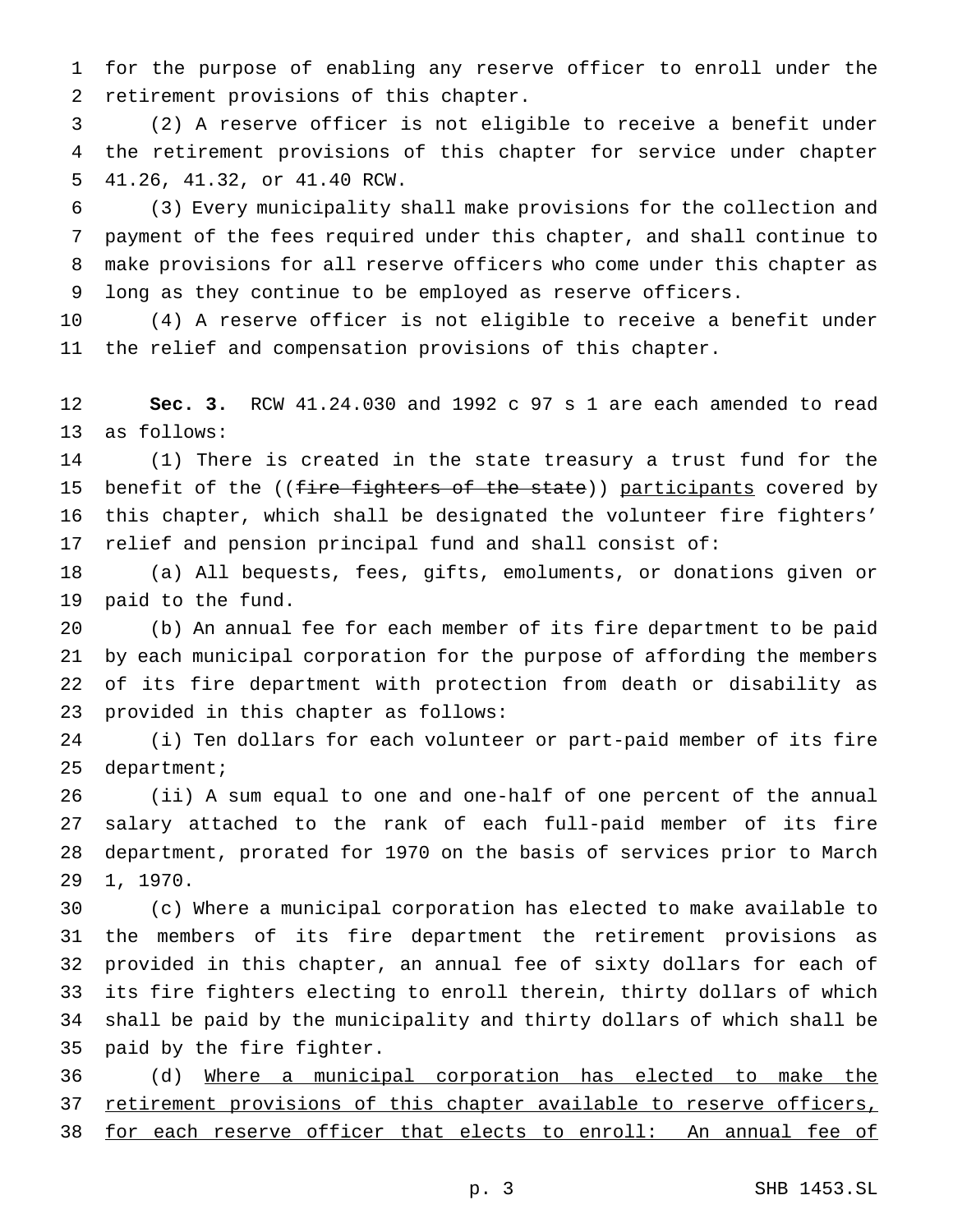1 thirty dollars shall be paid by the reserve officer and an annual fee determined by the state board based on the latest actuarial valuation 3 shall be paid by the municipal corporation. The fee paid by the

municipal corporation may include operating expenses.

 (e) Forty percent of all moneys received by the state from taxes on fire insurance premiums shall be paid into the state treasury and credited to the administrative fund created in subsection (2) of this section.

 $((\text{+e}))(\underline{\text{f}})$  The state investment board, upon request of the state treasurer shall have full power to invest or reinvest such portion of the amounts credited to the principal fund as is not, in the judgment of the treasurer, required to meet current withdrawals. Such investments shall be made in the manner prescribed by RCW 43.84.150 and not otherwise.

 $((\text{f}+\text{f}))$  (g) All bonds or other obligations purchased according to  $((e))$  (f) of this subsection shall be forthwith placed in the custody of the state treasurer, and he or she shall collect the principal thereof and interest thereon when due.

 The state investment board may sell any of the bonds or obligations so acquired and the proceeds thereof shall be paid to the state treasurer.

 The interest and proceeds from the sale and redemption of any bonds or other obligations held by the fund and invested by the state investment board shall be credited to and form a part of the principal fund, less the allocation to the state investment board expense account pursuant to RCW 43.33A.160.

 All amounts credited to the principal fund shall be available for making the benefit payments required by this chapter.

 The state treasurer shall make an annual report showing the condition of the fund.

 (2) The volunteer fire fighters' relief and pension administrative fund is hereby created in the state treasury. Moneys in the account, including unanticipated revenues under RCW 43.79.270, may be spent only after appropriation, and may be used only for operating expenses of the volunteer fire fighters' relief and pension principal fund, the operating expenses of the volunteer fire fighters' relief and pension administrative fund, or for transfer from the administrative fund to the principal fund.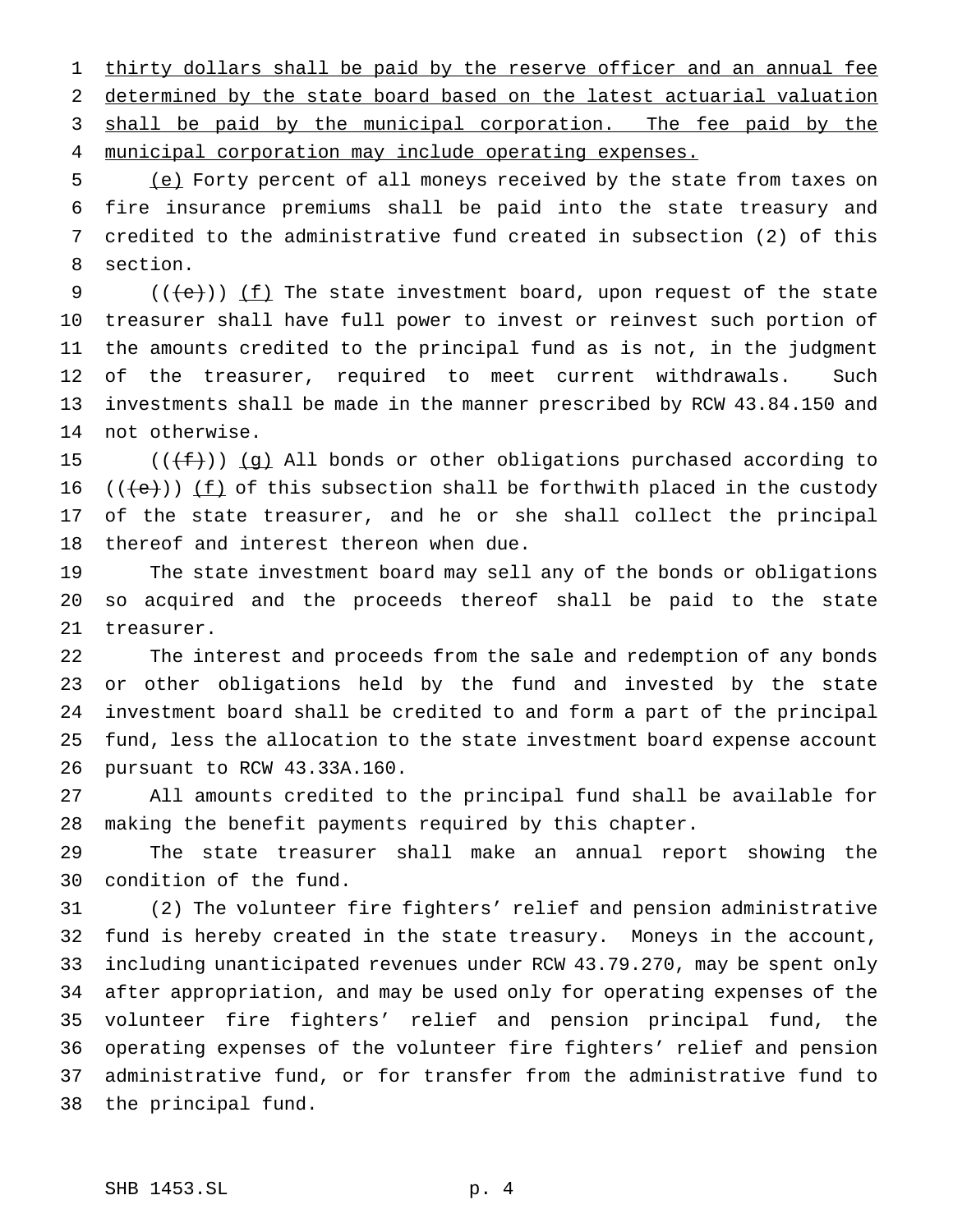(a) The state board shall compute a percentage of the amounts credited to the administrative fund to be paid into the principal fund. (b) For the purpose of providing amounts to be used to defray the cost of administration of the principal and administrative funds, the state board shall ascertain at the beginning of each biennium and request from the legislature an appropriation from the administrative fund sufficient to cover estimated expenses for the biennium.

 NEW SECTION. **Sec. 4.** Credit for service as a reserve officer shall not be counted for purposes of RCW 41.24.170 except as stated in this section: Within one year of an election to cover reserve officers under the retirement provisions of this chapter, the municipality must elect, on a one-time basis, one of the following:

 (1)(a) To count credit for service only after the effective date of this act;

 (b) To pay annual fees only for service after the effective date of this act; or

 (2)(a) To count credit for all service as a reserve officer, but only if the actuarial cost, as determined by the state board, is paid by the municipality. The municipality may charge reserve officers for 20 any portion of the cost; and

 (b) To pay annual fees only for service after the effective date of this act; or

 (3)(a) To count credit for all service as a reserve officer, but only if the actuarial cost, as determined by the state board, is paid by the municipality. The municipality may charge reserve officers for 26 any portion of the cost; and

 (b) To pay annual fees for service prior to the effective date of this act, if:

 (i) The reserve officer elects, within one year of the municipality's election under this section, to pay the annual fee plus 31 one percent per month interest for each year of past service counted; and

 (ii) The municipality pays the actuarial cost, as determined by the state board, of the benefit provided in (b) of this subsection. The municipality may charge reserve officers for any portion of the cost. Payments under this section may be made in a lump sum or in a manner prescribed by the state board.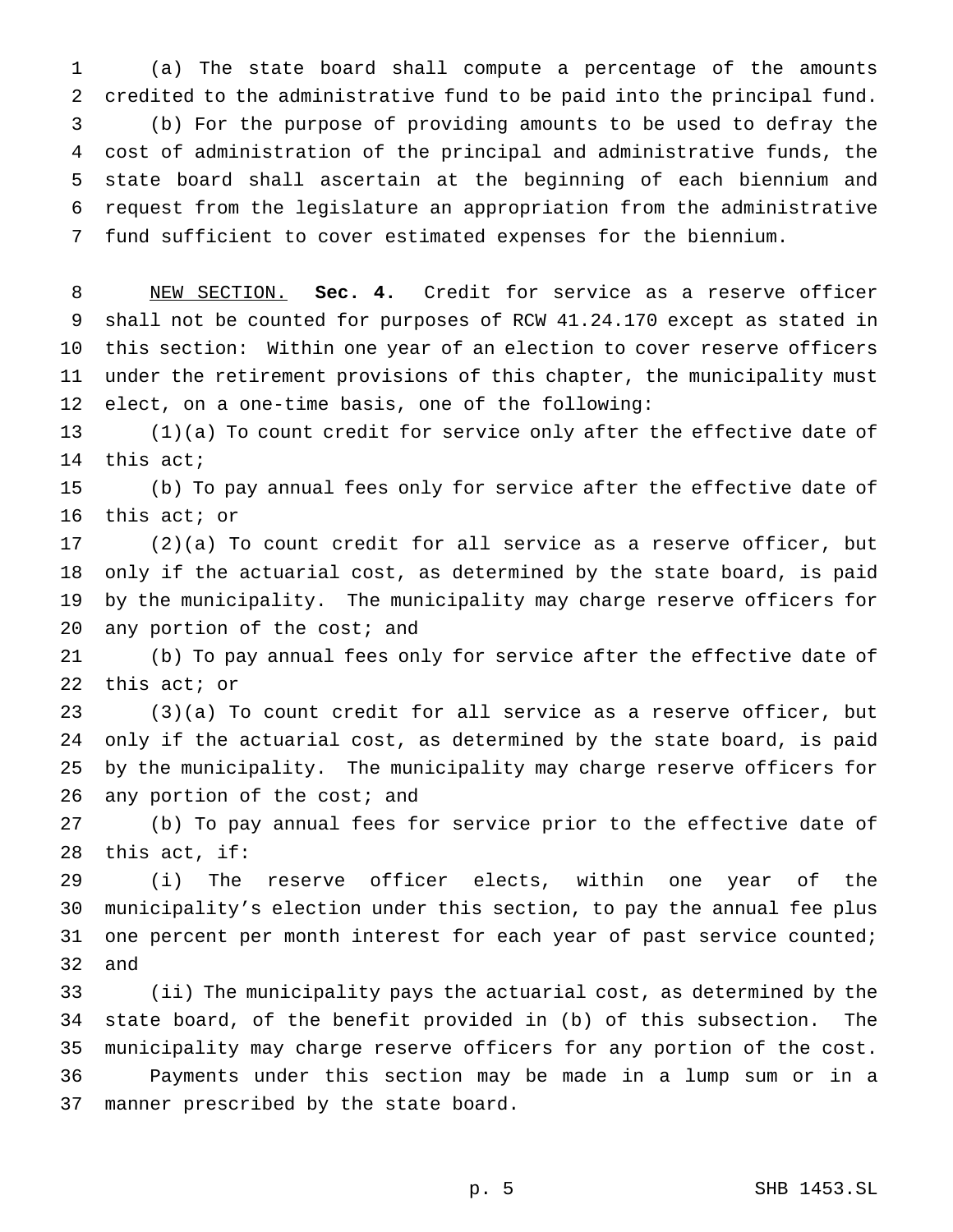**Sec. 5.** RCW 41.24.040 and 1989 c 91 s 10 are each amended to read as follows:

 On or before the first day of March of each year, every municipal corporation shall pay such amount as shall be due from it to said fund, 5 together with the amounts collected from the ((fire fighters of its fire department)) participants: PROVIDED, That no fire fighter shall forfeit his or her right to participate in the relief and compensation provisions of this chapter by reason of nonpayment: PROVIDED FURTHER, 9 That no ((fire fighter)) participant shall forfeit his or her right to participate in the retirement provisions of this chapter until after March 1st of such year: AND PROVIDED FURTHER, That where a municipality has failed to pay or remit the annual fees required within the time provided such delinquent payment shall bear interest at the rate of one percent per month from March 1st until paid: AND PROVIDED 15 FURTHER, That where a ((fire fighter)) participant has forfeited his or her right to participate in the retirement provisions of this chapter 17 that ((<del>fire fighter</del>)) <u>participant</u> may be reinstated so as to participate to the same extent as if all fees had been paid by the payment of all back fees with interest at the rate of one percent per month provided he or she has at all times been otherwise eligible.

 NEW SECTION. **Sec. 6.** The head of a local law enforcement agency is authorized to enroll its reserve officers and to certify reserve officer service under the retirement provisions of this chapter. The head of that agency shall sign, certify, and send to the state board a voucher for each person entitled to payment from the fund, stating the amount of the payment. The state board, after review and approval shall cause a warrant to be issued on the fund for the amount specified and approved on each voucher. However, after the applicant's eligibility for pension is verified, the state board shall authorize the regular issuance of monthly warrants in payment thereof without further action of the head of the law enforcement agency.

 **Sec. 7.** RCW 41.24.170 and 1992 c 97 s 2 are each amended to read as follows:

34 Except as provided in section 4 of this act, whenever any ((fire 35 fighter)) participant has been a member and served honorably for a period of ten years or more as an active member in any capacity, of any 37 regularly organized volunteer fire department or law enforcement agency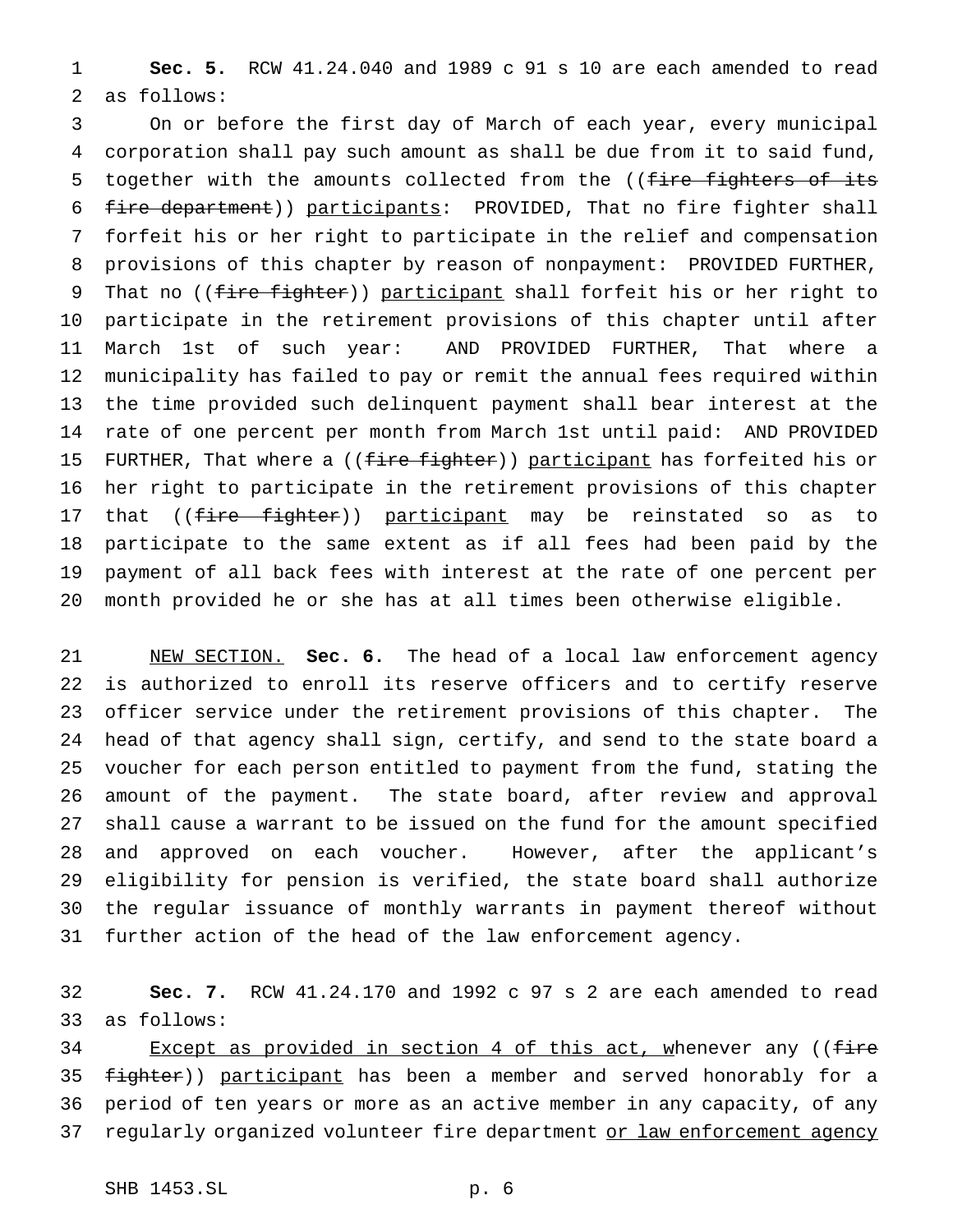1 of any municipality in this state, and which municipality and ((fire 2 fighter)) participant are enrolled under the retirement provisions, and 3 the ((fire fighter)) participant has reached the age of sixty-five 4 years, the board of trustees shall order and direct that he or she be 5 retired and be paid a monthly pension as provided in this section.

6 Whenever a ((fire fighter)) participant has been a member, and 7 served honorably for a period of twenty-five years or more as an active 8 member in any capacity, of any regularly organized volunteer fire 9 department or law enforcement agency of any municipality in this state, 10 and he or she has reached the age of sixty-five years, and the annual 11 retirement fee has been paid for a period of twenty-five years, the 12 board of trustees shall order and direct that he or she be retired and 13 such ((fire fighter)) participant be paid a monthly pension of two 14 hundred twenty-five dollars from the fund for the balance of that 15 ((fire fighter's)) participant's life.

16 Whenever any ((fire fighter)) participant has been a member, and 17 served honorably for a period of twenty-five years or more as an active 18 member in any capacity, of any regularly organized volunteer fire 19 department or law enforcement agency of any municipality in this state, 20 and the ((fire fighter)) participant has reached the age of sixty-five 21 years, and the annual retirement fee has been paid for a period of less 22 than twenty-five years, the board of trustees shall order and direct 23 that he or she be retired and that such ((fire fighter)) participant 24 shall receive a minimum monthly pension of twenty-five dollars 25 increased by the sum of eight dollars each month for each year the 26 annual fee has been paid, but not to exceed the maximum monthly pension 27 provided in this section, for the balance of the  $((fire-fighter's))$ 28 participant's life.

29 No pension provided in this section may become payable before the 30 sixty-fifth birthday of the ((fire fighter)) participant, nor for any 31 service less than twenty-five years: PROVIDED, HOWEVER, That:

32 (1) Any ((fire fighter)) participant, upon completion of twenty- five years' service and attainment of age sixty, may irrevocably elect, 34 in lieu of the pension to which that ((fire fighter)) participant would be entitled under this section at age sixty-five, to receive for the balance of his or her life a monthly pension equal to sixty percent of such pension.

38 (2) Any ((fire fighter)) participant, upon completion of twenty-39 five years' service and attainment of age sixty-two, may irrevocably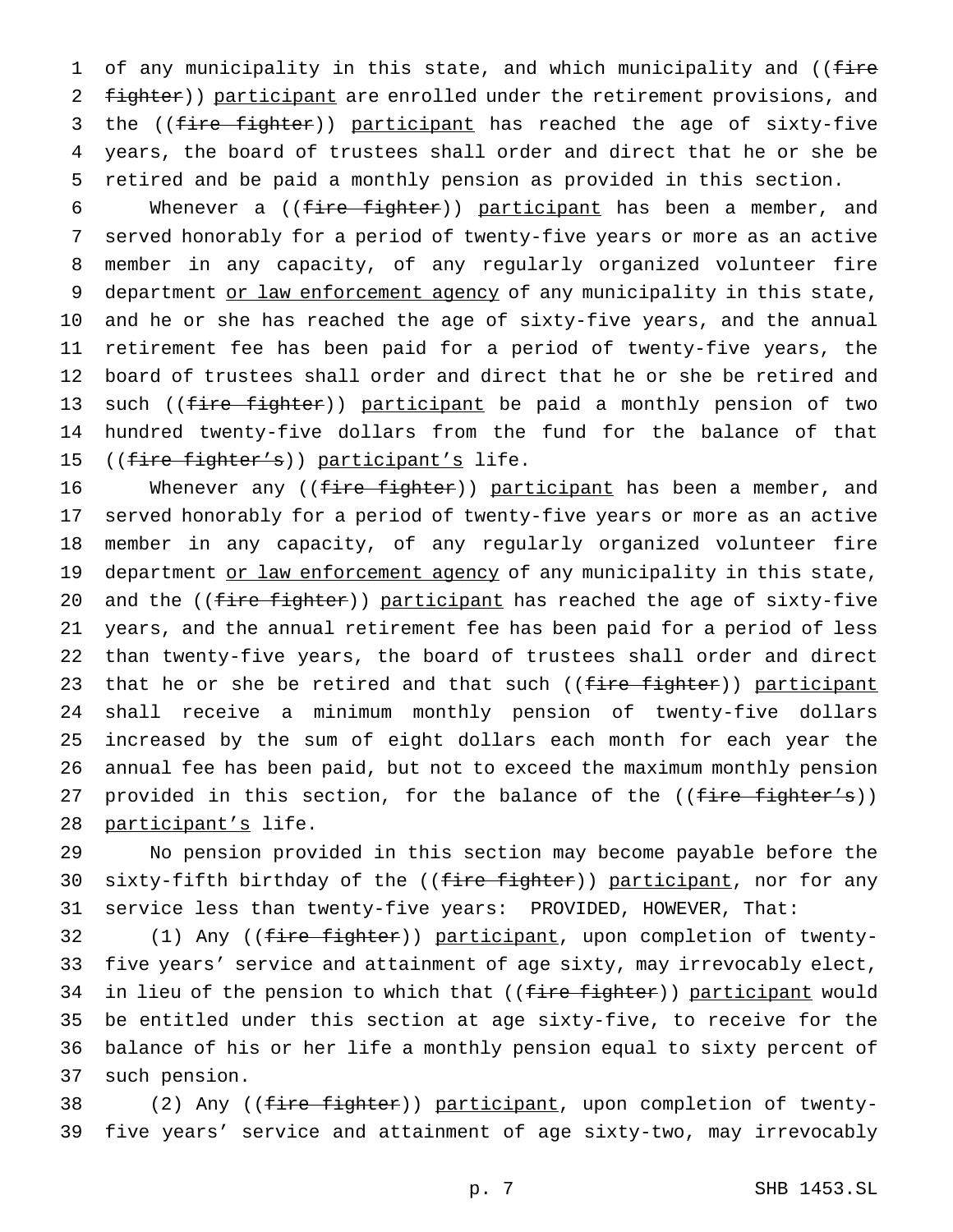1 elect, in lieu of the pension to which that ((fire fighter)) participant would be entitled under this section at age sixty-five, to receive for the balance of his or her life a monthly pension equal to seventy-five percent of such pension.

5 (3) Any ((fire fighter)) participant, upon completion of less than twenty-five years of service shall receive the applicable reduced pension provided in this subsection, according to the age at which that 8 ((fire fighter)) participant elects to begin to receive the pension. 9 If receipt of the benefits begins at age sixty-five the ((fire 10 fighter)) participant shall receive one hundred percent of the reduced 11 benefit; at age sixty-two the ((<del>fire fighter</del>)) <u>participant</u> shall 12 receive seventy-five percent of the reduced benefit; and at age sixty 13 the ((fire fighter)) participant shall receive sixty percent of the reduced benefit. The reduced benefit shall be computed as follows:

 (a) Upon completion of ten years, but less than fifteen years of service, a monthly pension equal to fifteen percent of such pension as 17 the ((fire fighter)) participant would have been entitled to receive at age sixty-five after twenty-five years of service;

 (b) Upon completion of fifteen years, but less than twenty years of service, a monthly pension equal to thirty percent of such pension as 21 the ((fire fighter)) participant would have been entitled to receive at age sixty-five after twenty-five years of service; and

 (c) Upon completion of twenty years, but less than twenty-five years of service, a monthly pension equal to sixty percent of such 25 pension as the ((fire fighter)) participant would have been entitled to receive at age sixty-five after twenty-five years of service.

 NEW SECTION. **Sec. 8.** A reserve officer shall not receive a retirement benefit under this chapter unless he or she completes at least three years of service after the effective date of this act.

 **Sec. 9.** RCW 41.24.172 and 1989 c 91 s 6 are each amended to read as follows:

 Before beginning to receive the pension provided for in RCW 33 41.24.170, the ((fire fighter)) participant shall elect, in a writing filed with the state board, to have the pension paid under either option 1 or 2, with option 2 calculated so as to be actuarially equivalent to option 1.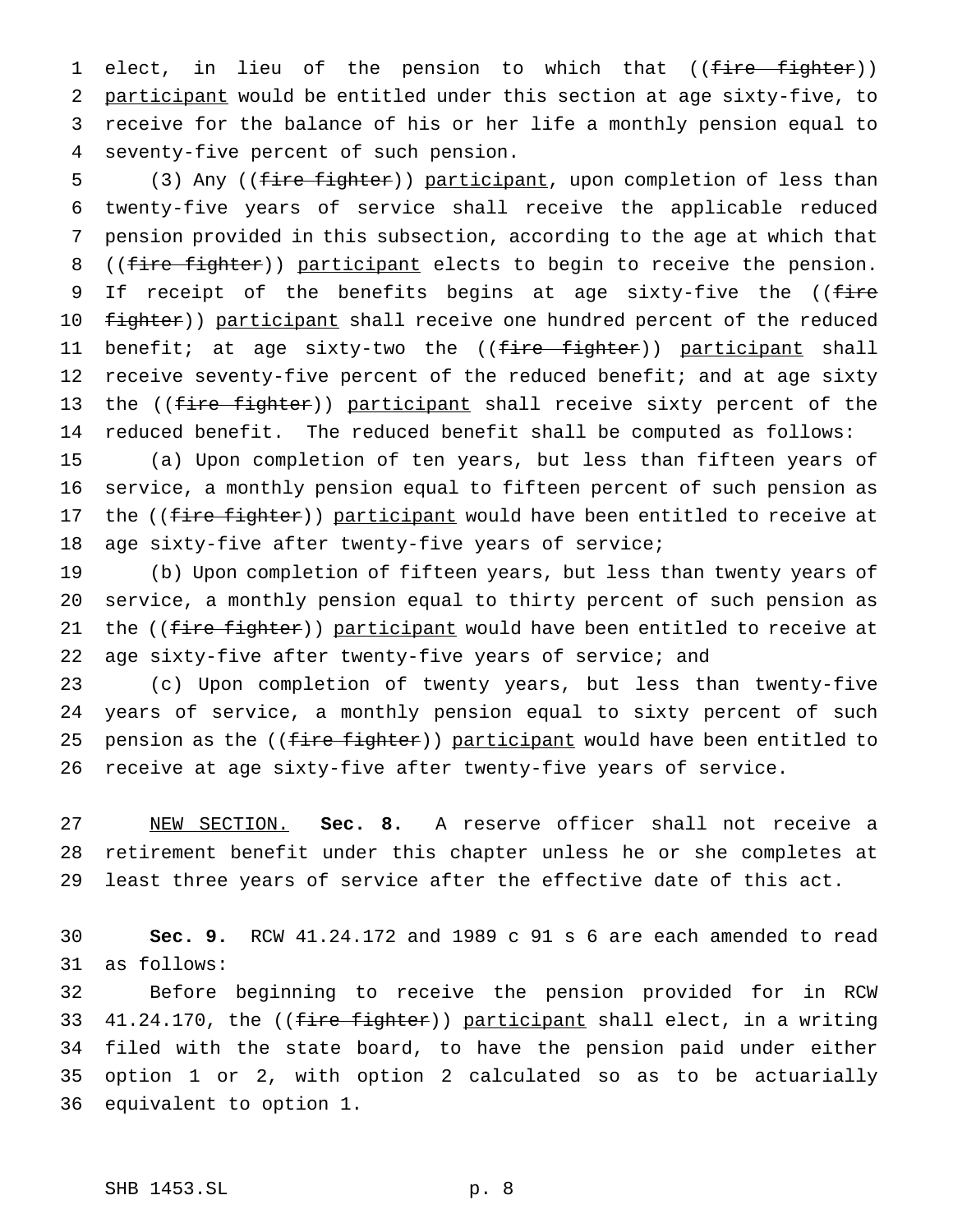(1) Option 1. A ((fire fighter)) participant electing this option 2 shall receive a monthly pension payable throughout the ((fire 3 fighter's)) participant's life. However, if the ((fire fighter)) 4 participant dies before the total pension paid to the ((fire fighter)) participant equals the amount paid into the fund, then the balance 6 shall be paid to the  $((fire fighter's))$  participant's surviving spouse, 7 or if there be no surviving spouse, then to the ((fire fighter's)) 8 participant's legal representatives.

9 (2) Option 2. A ((fire fighter)) participant electing this option 10 shall receive a reduced monthly pension, which upon the ((fire 11 fighter's)) participant's death shall be continued throughout the life 12 of and paid to the ((fire fighter's)) participant's surviving spouse named in the written election filed with the state board.

 NEW SECTION. **Sec. 10.** The state board shall direct payment from the fund in the following cases:

 (1) To any reserve officer, upon his or her request, upon attaining the age of sixty-five years, who, for any reason, is not qualified to receive the monthly retirement pension under this chapter and who was enrolled in the fund and on whose behalf annual fees for retirement pension were paid, a lump sum amount equal to the amount paid into the fund by the reserve officer.

 (2) If any reserve officer who has not completed at least ten years of service dies without having requested a lump sum payment under subsection (1) or (3) of this section, there shall be paid to the reserve officer's surviving spouse, or if there is no surviving spouse, then to such reserve officer's legal representatives, a lump sum amount equal to the amount paid into the fund by the reserve officer. If any reserve officer who has completed at least ten years of service dies without having requested a lump sum payment under subsection (1) or (3) of this section and before beginning to receive the monthly pension provided for in this chapter, the reserve officer's surviving spouse shall elect to receive either:

 (a) A monthly pension computed as provided for in RCW 41.24.170 actuarially adjusted to reflect option 2 of RCW 41.24.172 and further actuarially reduced to reflect the difference in the number of years between the reserve officer's age at death and age sixty-five; or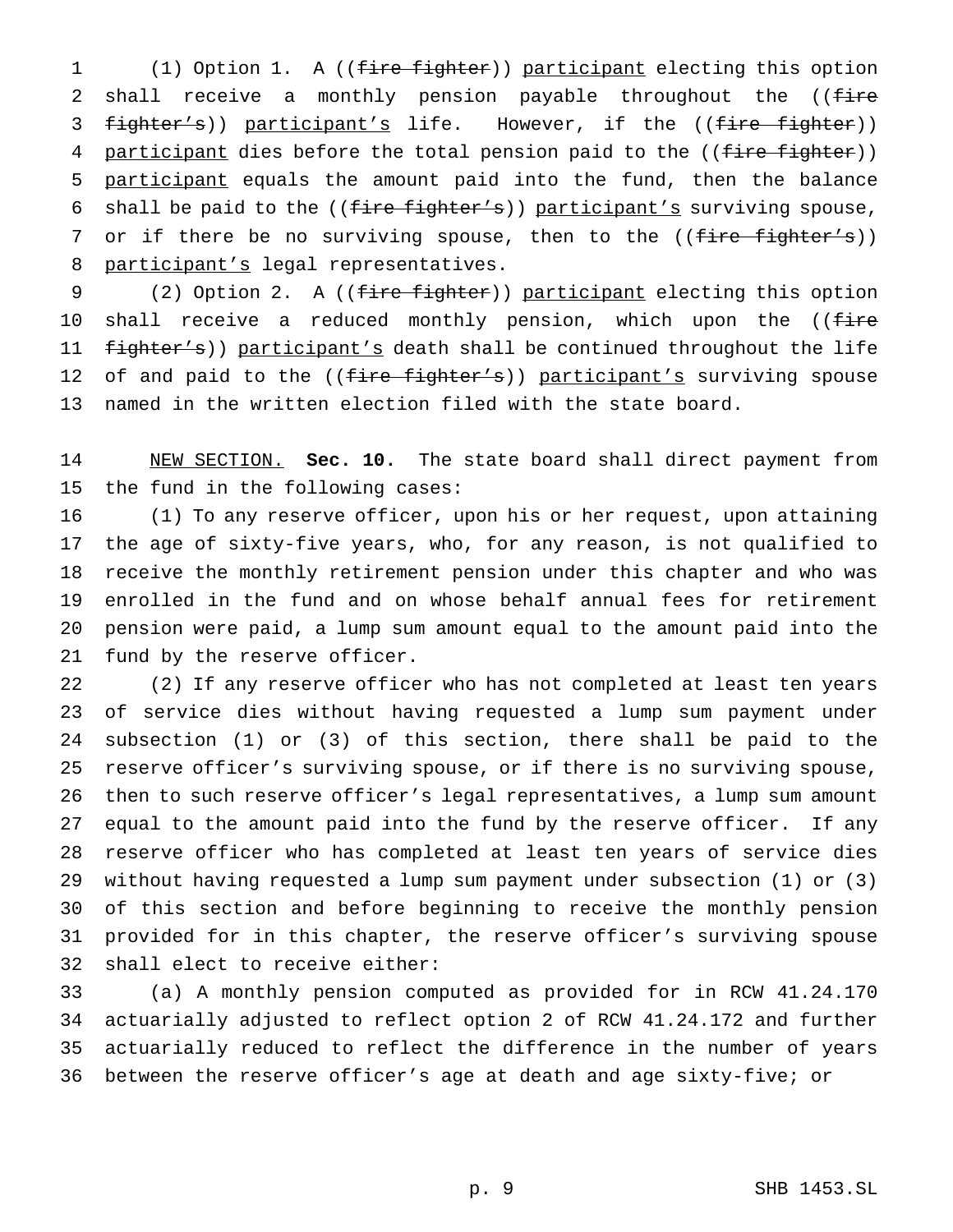(b) A lump sum amount equal to the amount paid into the fund by the reserve officer and the municipality or municipalities in whose department he or she has served.

 If there is no surviving spouse, then there shall be paid to the reserve officer's legal representatives a lump sum amount equal to the amount paid into the fund by the reserve officer.

 (3) If any reserve officer retires from service before attaining the age of sixty-five years, the reserve officer may make application for the return in a lump sum of the amount paid into the fund by himself or herself.

 **Sec. 11.** RCW 41.24.190 and 1989 c 91 s 16 are each amended to read as follows:

 The filing of reports of enrollment shall be prima facie evidence 14 of the service of the ((fire fighters)) participants therein listed for the year of such report as to service rendered subsequent to July 6, 1945. Proof of service of fire fighters prior to that date shall be by documentary evidence, or such other evidence reduced to writing and sworn to under oath, as shall be submitted to the state board and certified by it as sufficient.

 **Sec. 12.** RCW 41.24.200 and 1989 c 91 s 17 are each amended to read as follows:

22 The aggregate term of service of any ((fire fighter)) participant need not be continuous nor need it be confined to a single fire 24 department or law enforcement agency nor a single municipality in this 25 state to entitle such ((fire fighter)) participant to a pension: 26 PROVIDED, That the ((fire fighter)) participant has been duly enrolled 27 in a fire department or law enforcement agency of a municipality which 28 has elected to make provisions for the retirement of its ((fire 29 fighters)) participants at the time he or she becomes eligible for such pension as in this chapter provided, and has paid all fees prescribed. 31 To be eligible to the full pension a ((fire fighter)) participant must have an aggregate of twenty-five years service, have made twenty-five annual payments into the fund, and be sixty-five years of age at the 34 time the ((fire fighter)) participant commences drawing the pension provided for by this chapter, all of which twenty-five years service 36 must have been in the fire department or law enforcement agency of a municipality or municipalities which have elected to make provisions